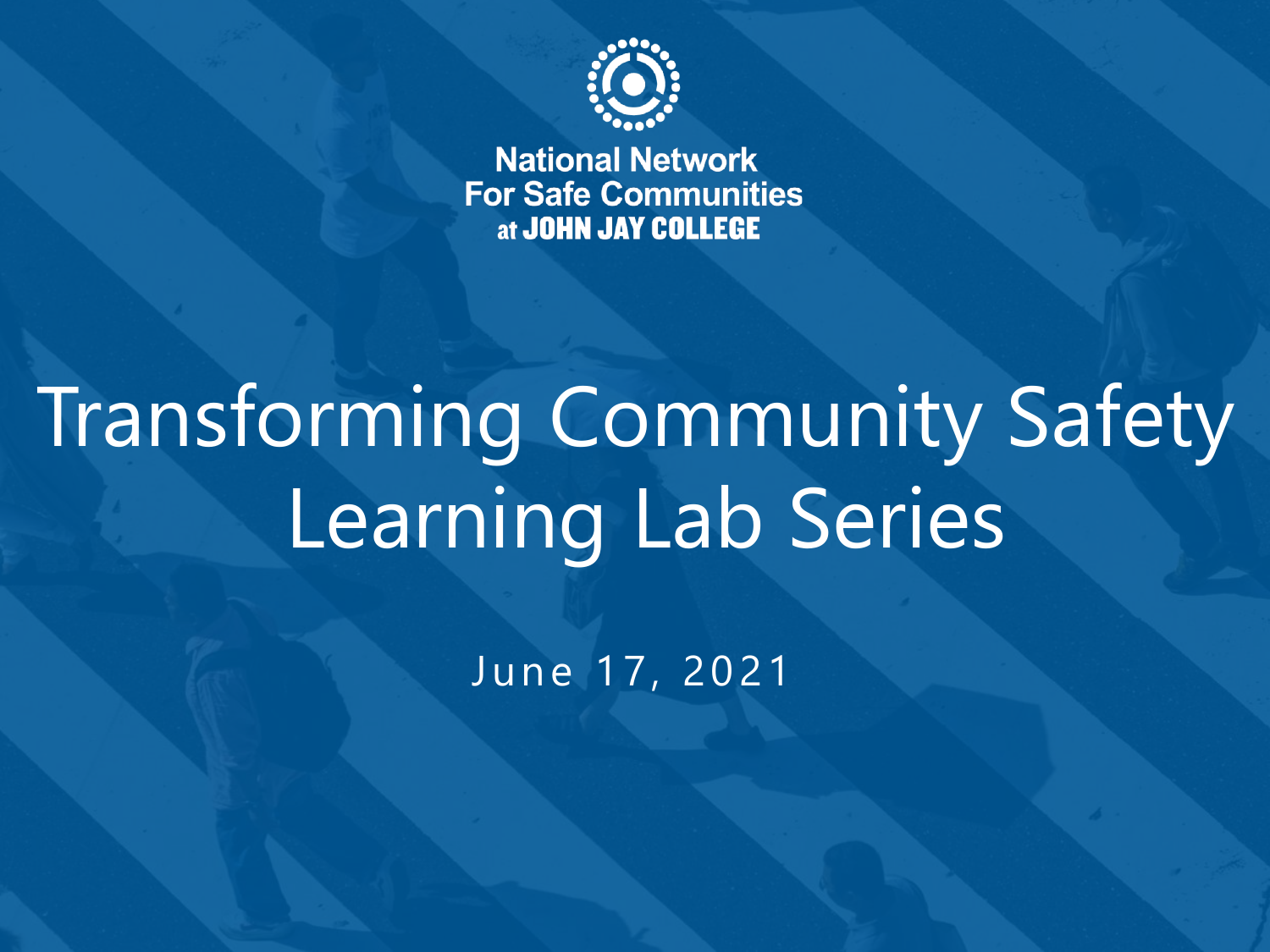#### **National Network for Safe Communities**

Supports strategies designed to:

- Strengthen communities' capacity to reduce and prevent serious violence
- Improve public safety
- Minimize arrest and incarceration
- Strengthen harmed communities
- Operate largely within existing resources

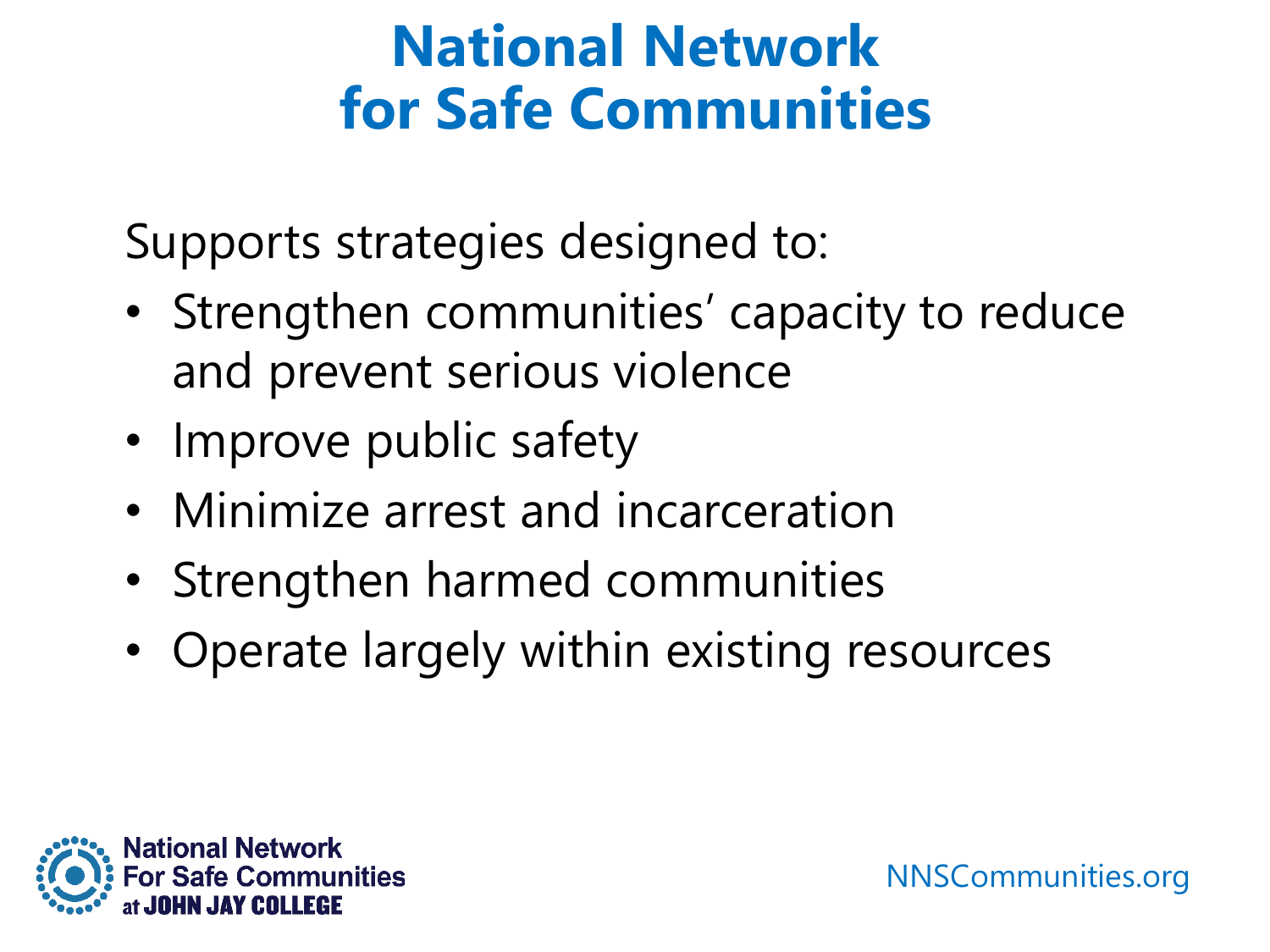#### **Overview of the Group Violence Intervention**

- Operational approach to **reduce violence** and **build trust** between communities and criminal justice agencies
- **Enhances legitimacy** by explicitly breaking with past practice of overenforcement and under-protection
- Based on central fact that communities are not dangerous: violence is driven by a small number of people
- Recognizes power of **informal social control**
- Recognizes **the trauma and victimization** of people involved in violence and works to keep them safe and support them in their lives
- Offers immediate, concrete support for safety and critical needs
- Uses law enforcement and sanctions as **strategically and sparingly** as possible

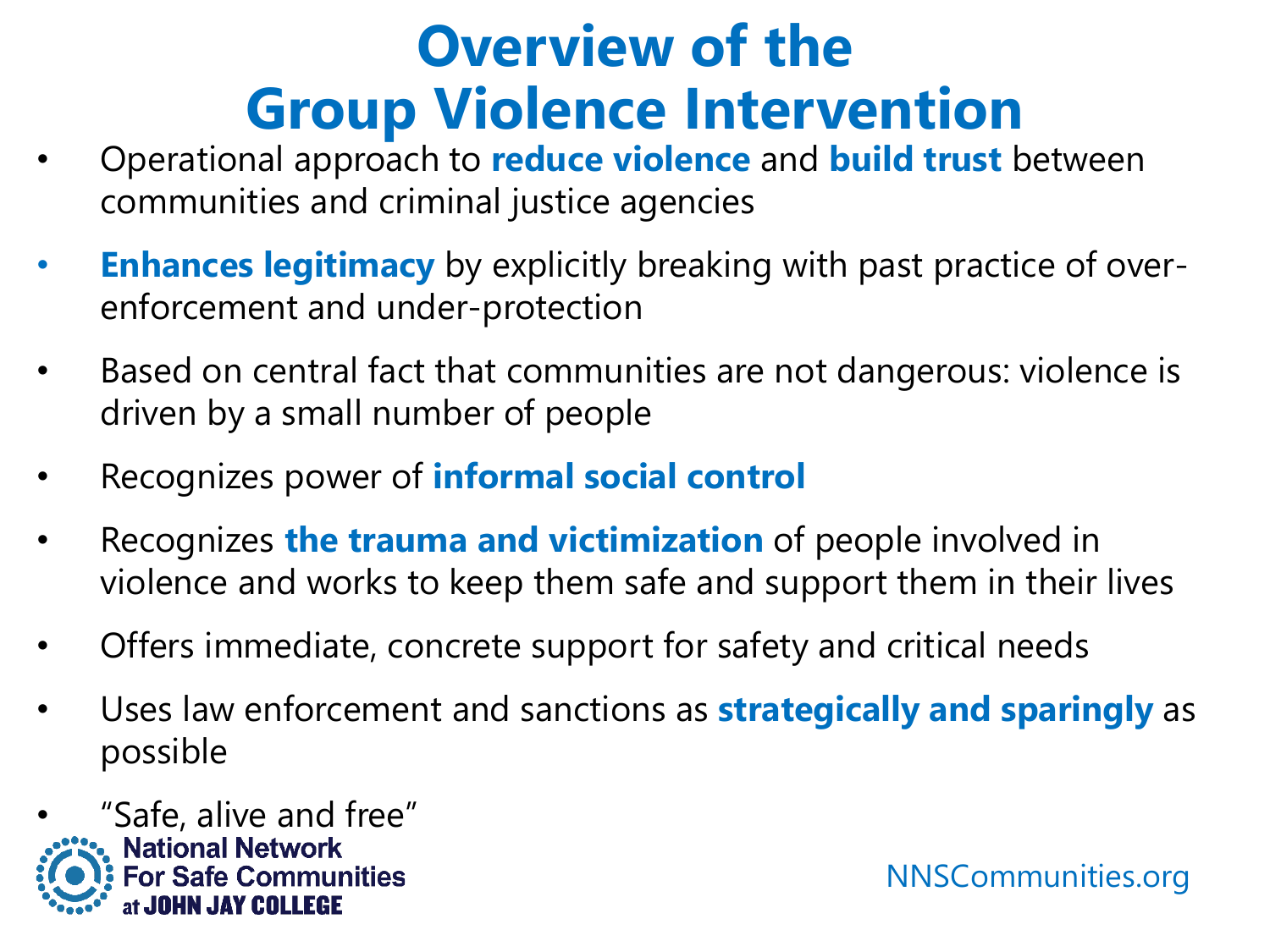## **Focused Attention on Highest Risk Groups**

**Identify** small numbers of the highest risk people and groups

Open lines of direct and respectful communication with them

Establish clear standards against violence and for safety and success from people influential with those at highest risk

**Offer** meaningful support to keep people safe, alive, and out of prison

Reserve strategic consequences as a last resort for if/when groups continue to shoot and kill

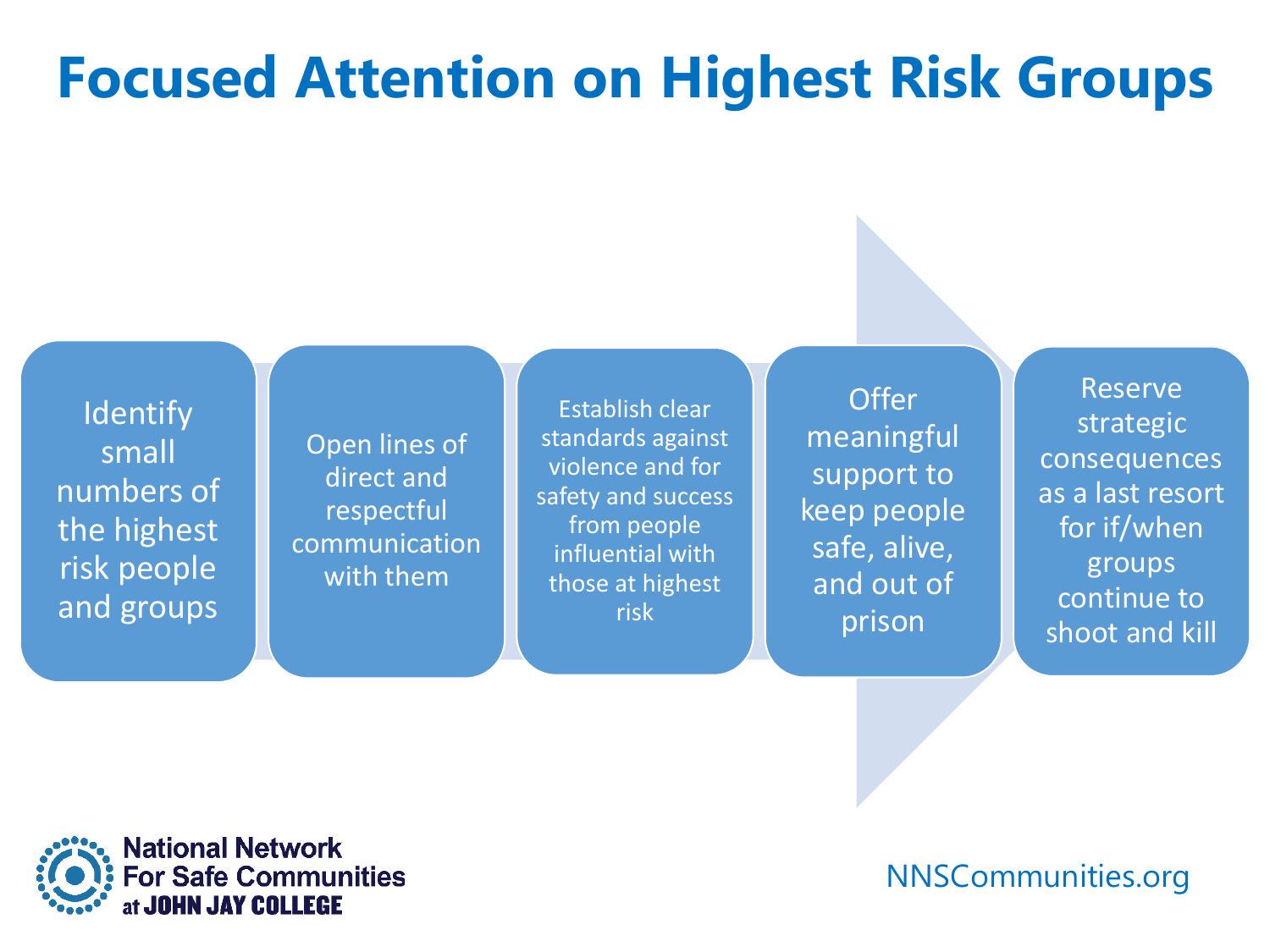#### **Scientific Consensus: GVI is widely effective at reducing violence**

The National Academies of Sciences found that these innovations produce "consistent crime control impacts on gang violence, street crime driven by disorderly drug markets, and repeat individual offending."

National Academies of Sciences, Engineering, and Medicine

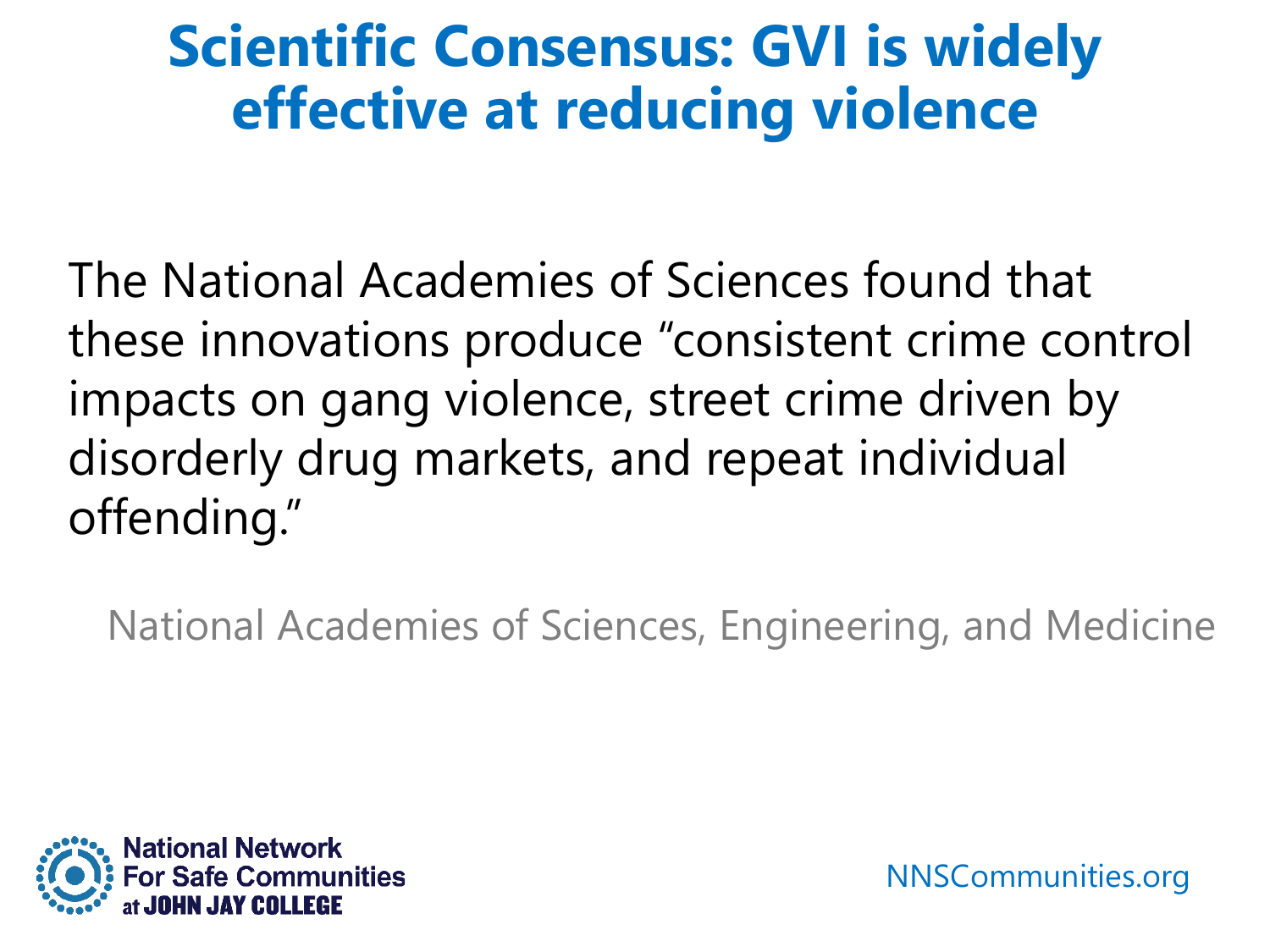#### **Results: GVI achieves dramatic reductions in violence**



Reduction in youth homicide Boston, MA

**73%**

Reduction in shootings New Haven, CT



Reduction in violence for call-in participants Detroit, MI

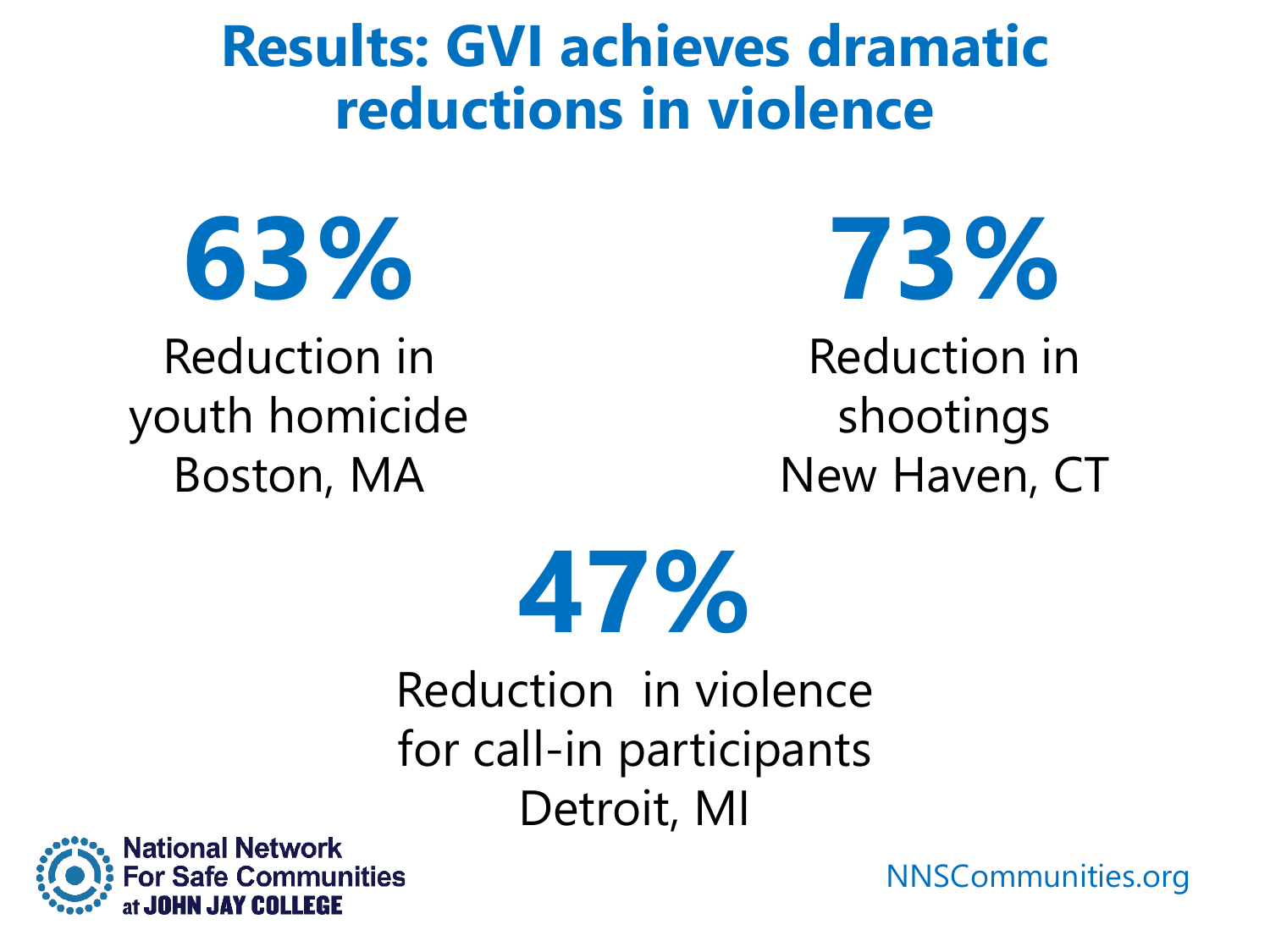#### **The first GVI Intervention in Minneapolis, summer 1997**



Figure 5: Minneapolis Homicide Victims (June, July, and August yearly totals) NOTE: Vertical dashed line represents the date of intervention, June 1, 1996.

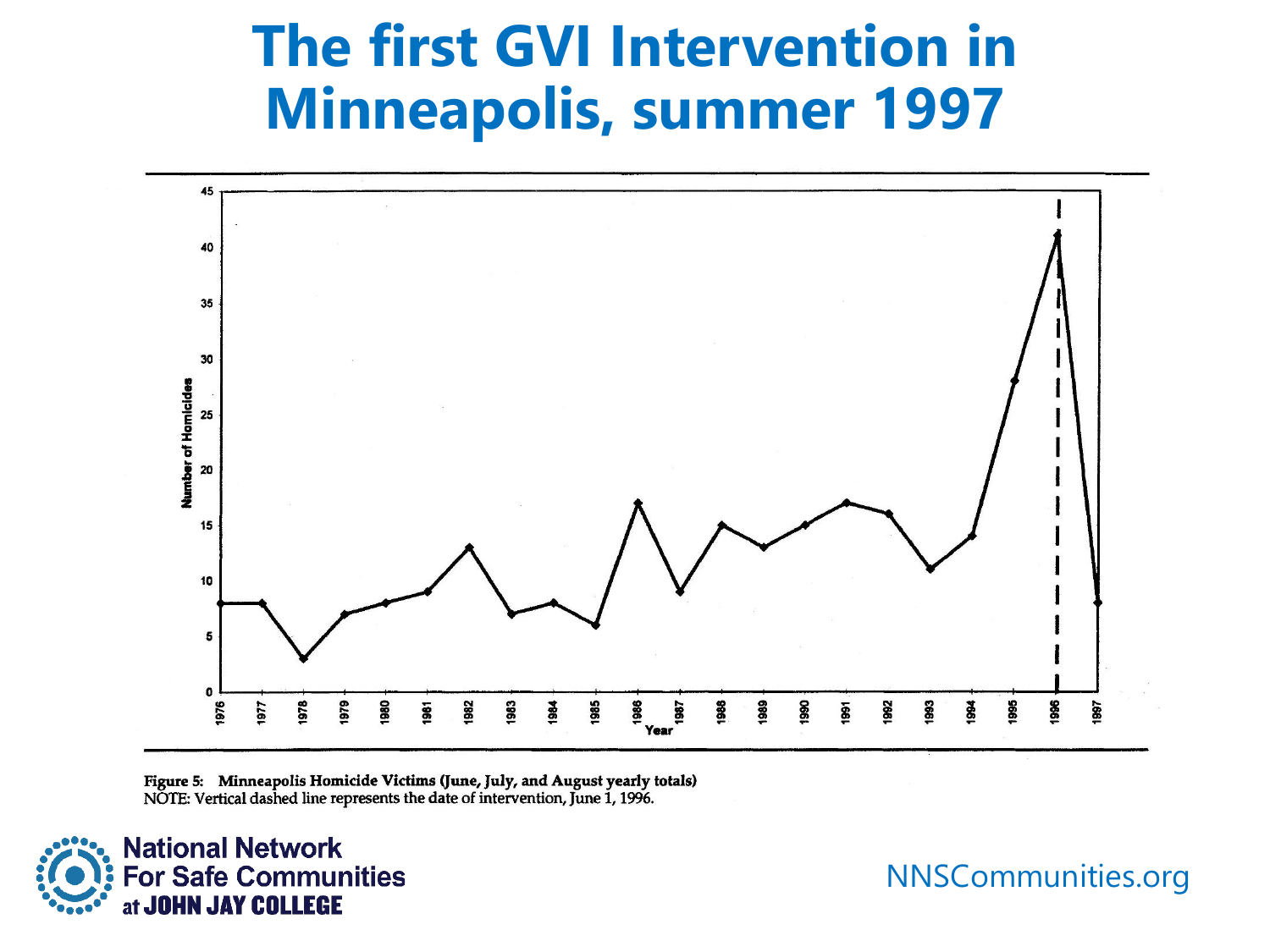#### **At the same time, GVI reduces enforcement**

Focused deterrence interventions "achieve a dramatic crime reduction effect while **subjecting smaller numbers of people and groups to criminal justice intervention**."

Criminology & Public Policy

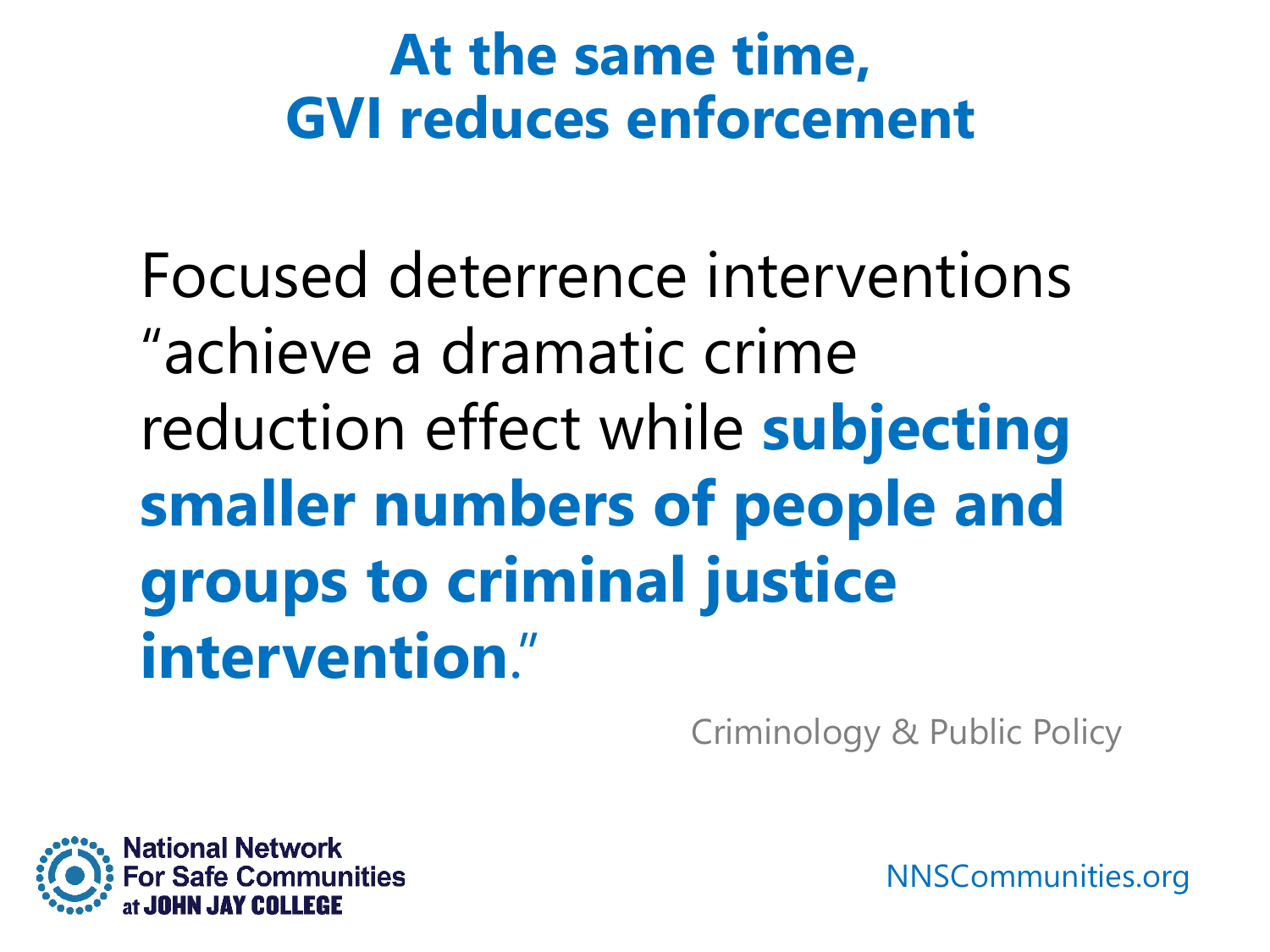#### **Connection Between Violence & Groups**



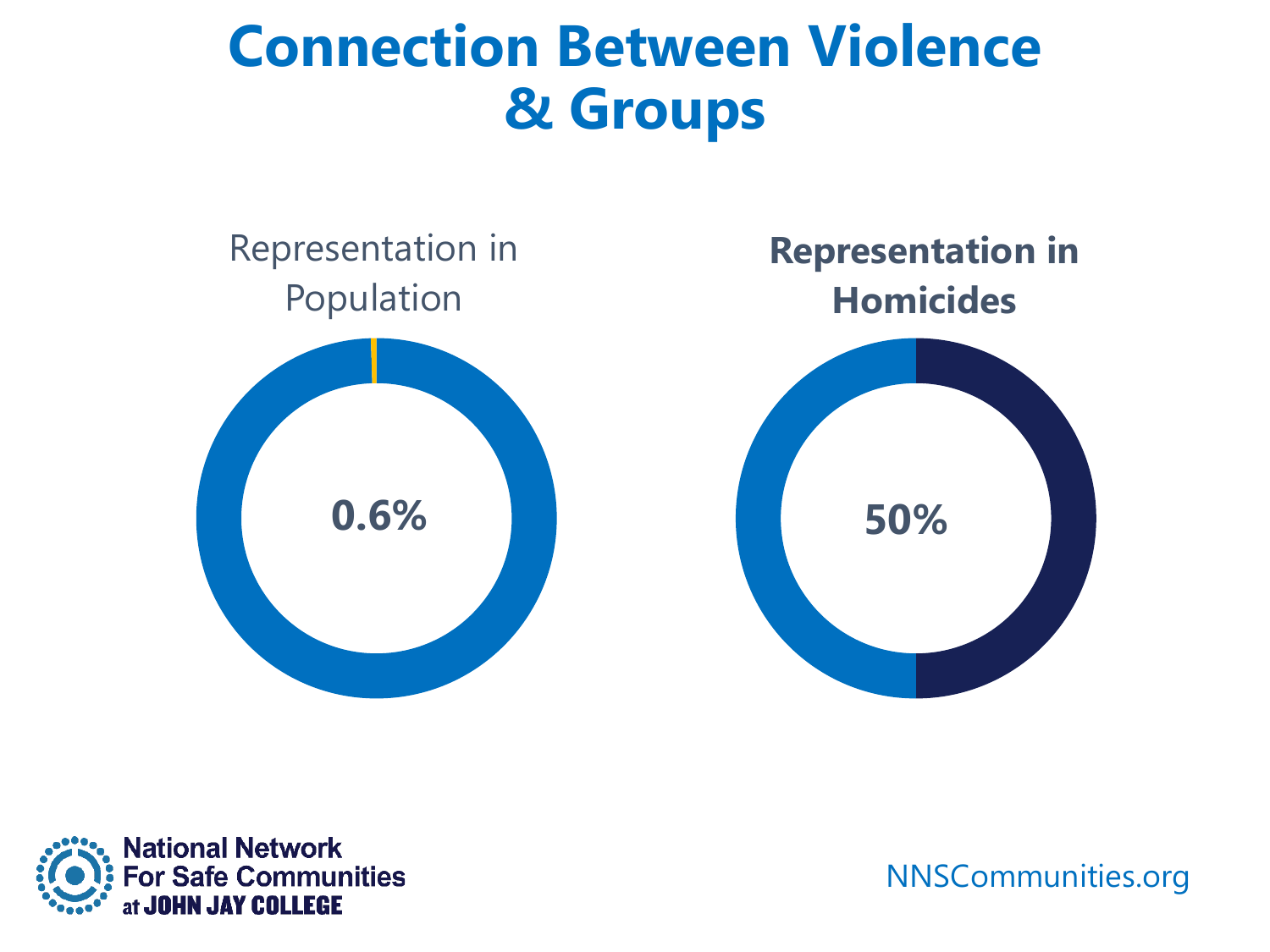## **Columbus, 2020**

- Total population: 878,553
- Group Member Involved (GMI):  $~1480$
- Groups: 17



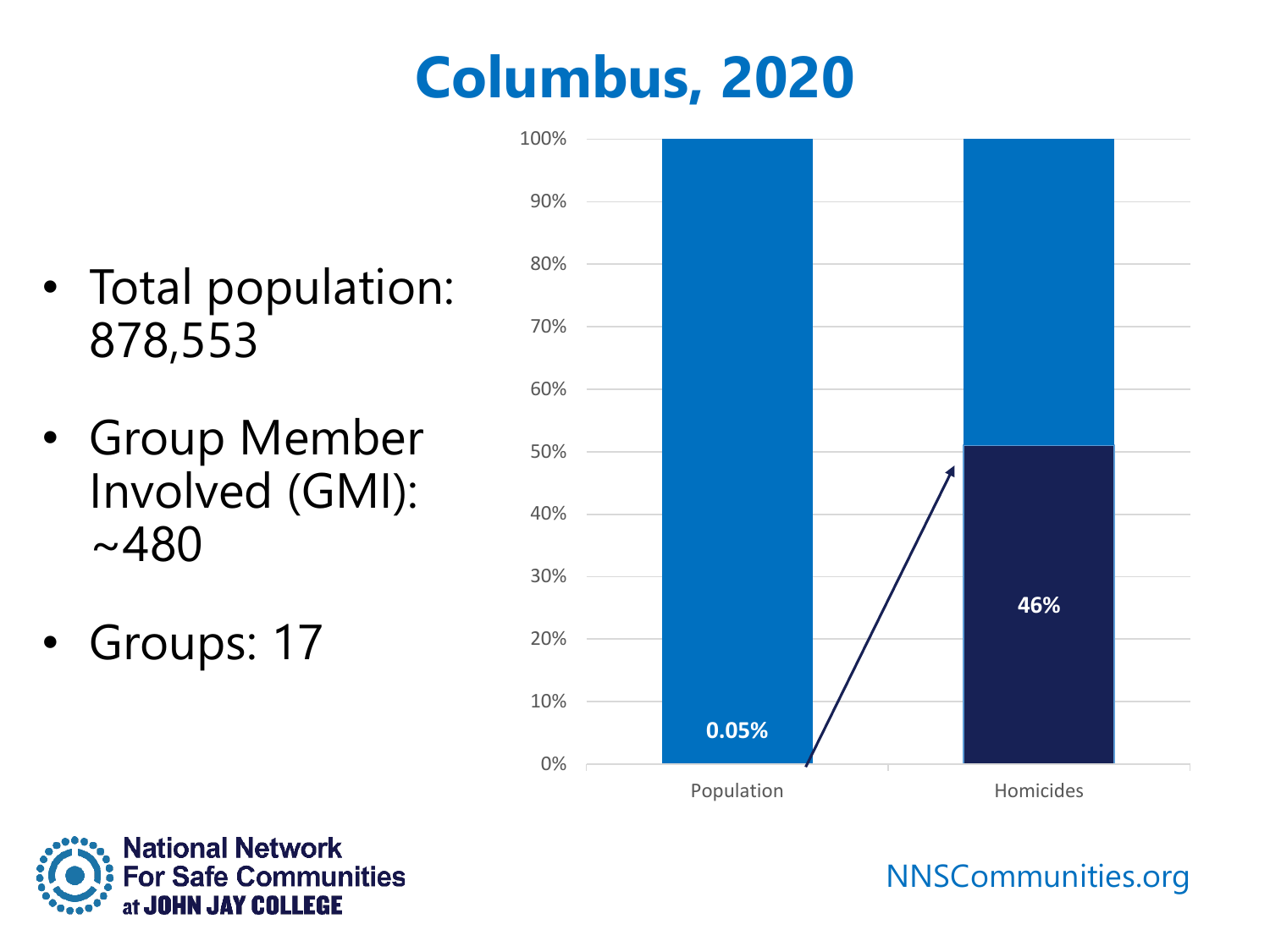# **Group Members Face Extreme Risk 5:100k** national homicide rate

#### shootings for core group-**1,500-3,000:100k** shootings for core

For those close to victims of homicide For those close to victims of homicide<br>and shooting, the risk increases by up to **9000%** 



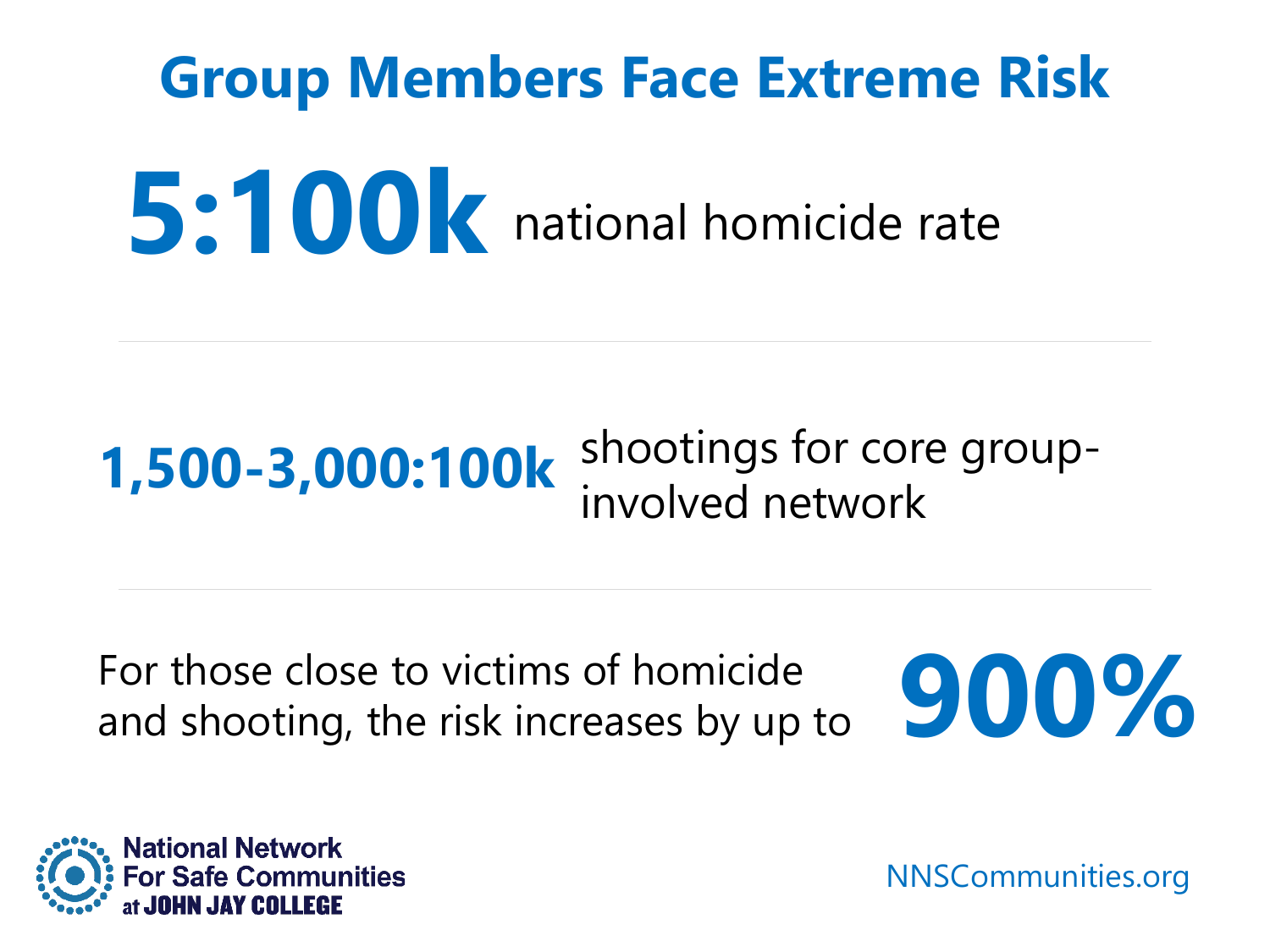#### **SNA: Social Network Analysis**

Social networks and the risk of gunshot injury



The social network of high-risk individuals in Cape Verdean community in Boston, 2008

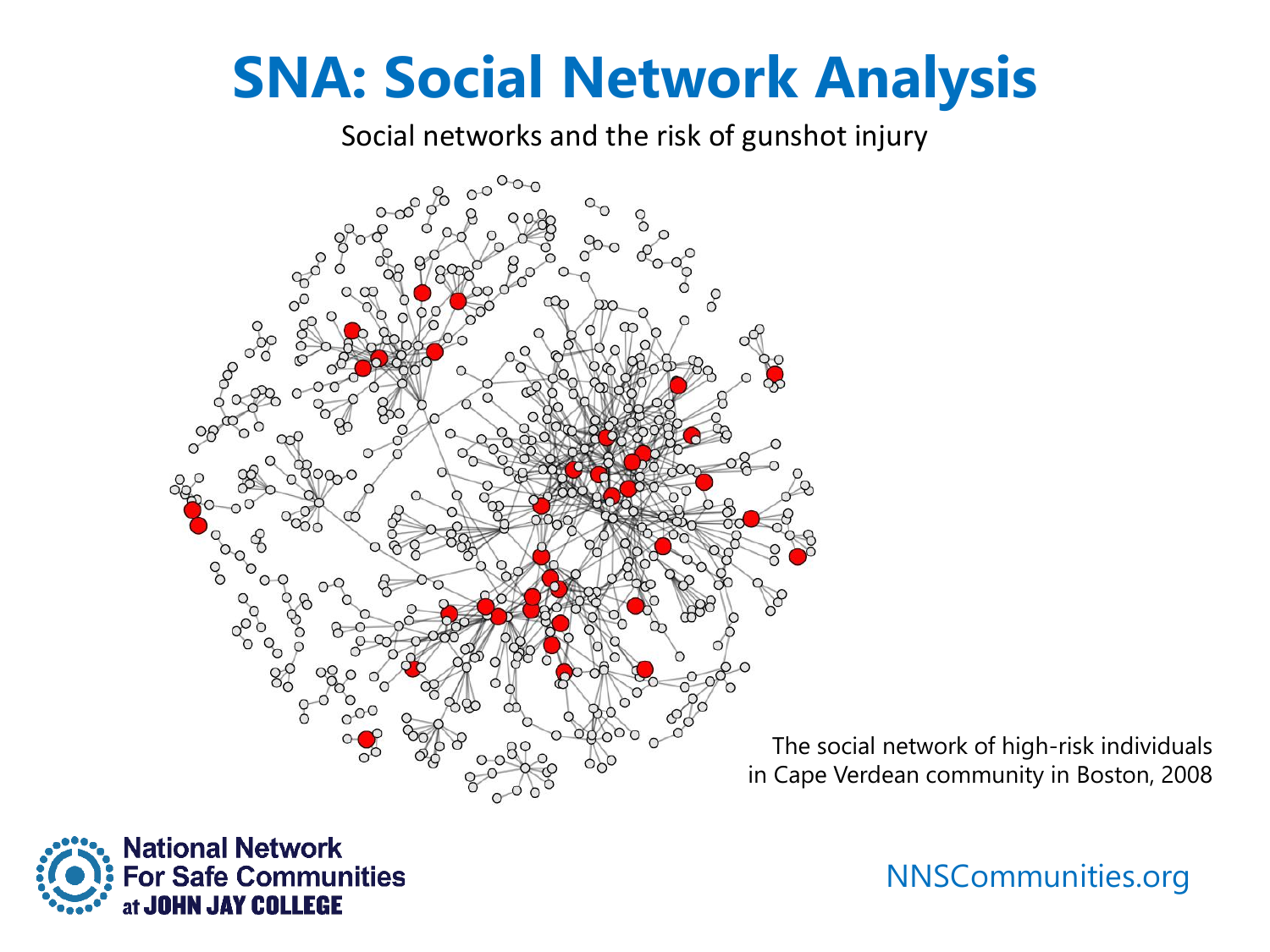## **"** The risk of stepping on a landmine in Afghanistan is less than 10 out of 1,000, which means it's **safer to walk around a real warzone** than it is for the young men in the network to walk around West Garfield Park.

Andrew Papachristos Associate Professor, Northwestern University

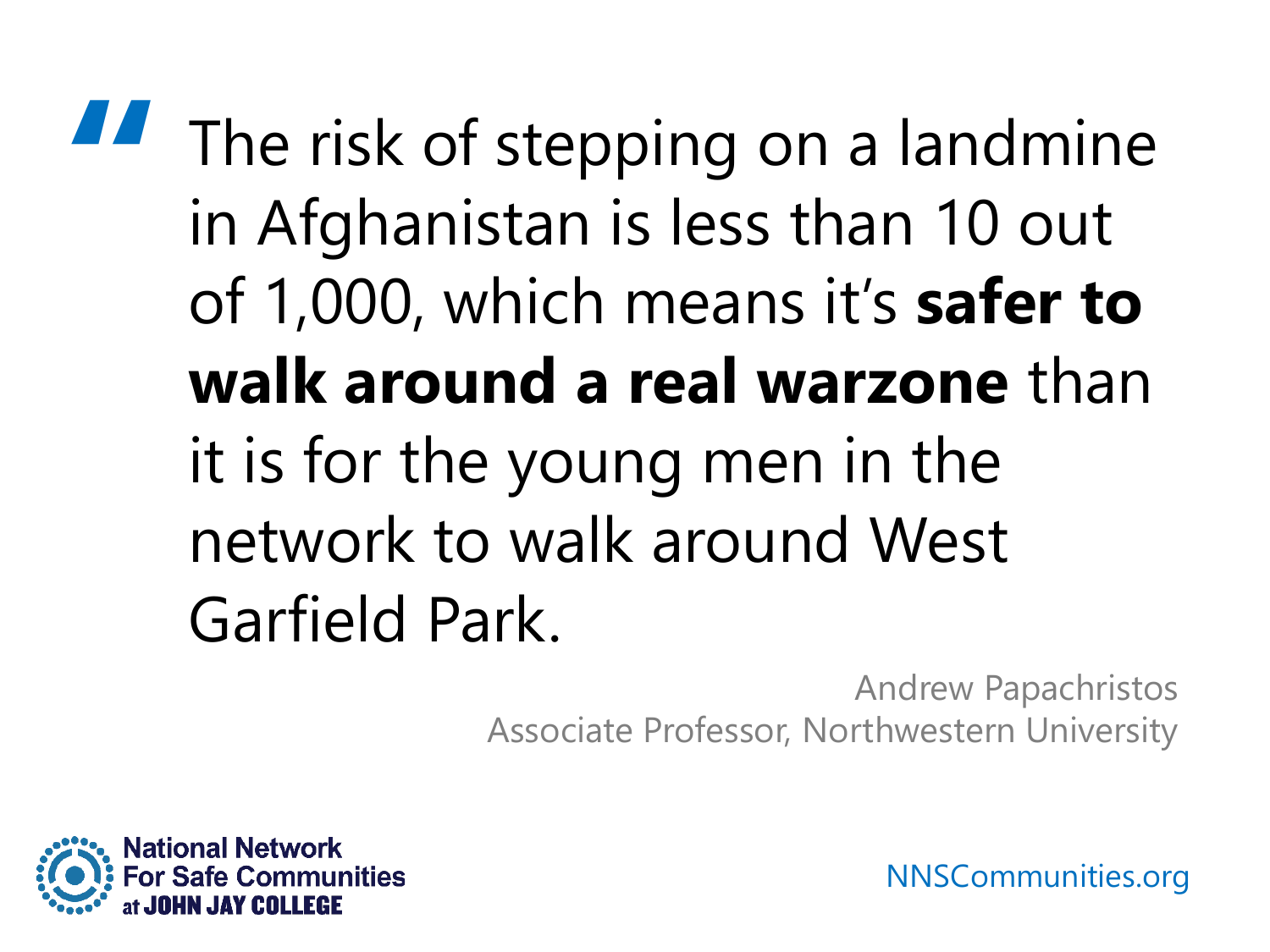#### **Framework**

GVI facilitates **direct, sustained engagement**  with the small number of group involved individuals through a partnership of community leaders, social service providers, and law enforcement standing and acting together.

- An explicit focus on homicide and serious violence
- An **approach,** not a **program**

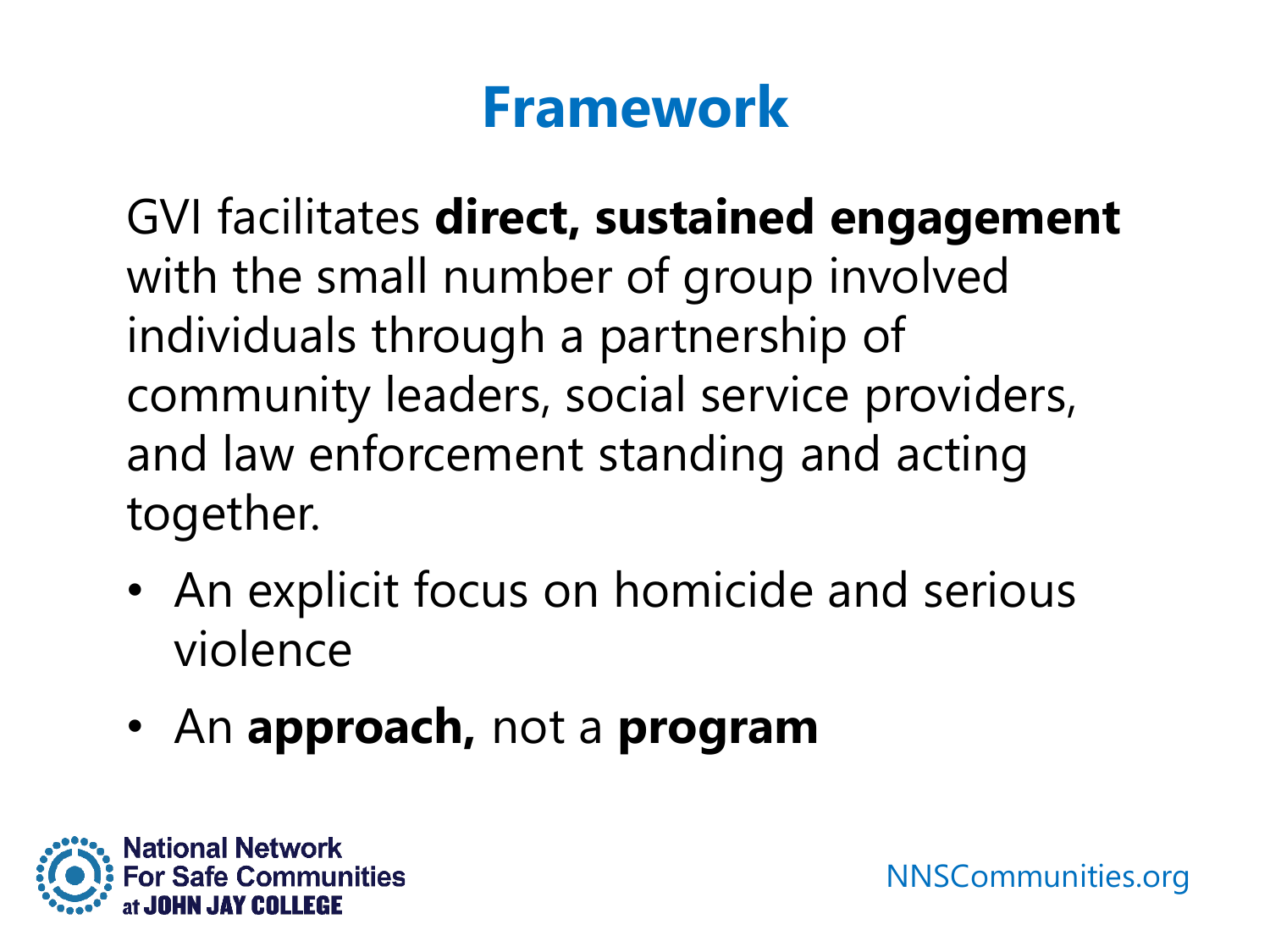## **Police Legitimacy**

Police legitimacy is the community's recognition of and agreement with police authority and the use of that authority.

- Main components:
	- Levels of **trust** in police
	- **Confidence** in police efficacy
	- **Approval** of police actions
	- **Willingness to partner** with police in the interest of public safety

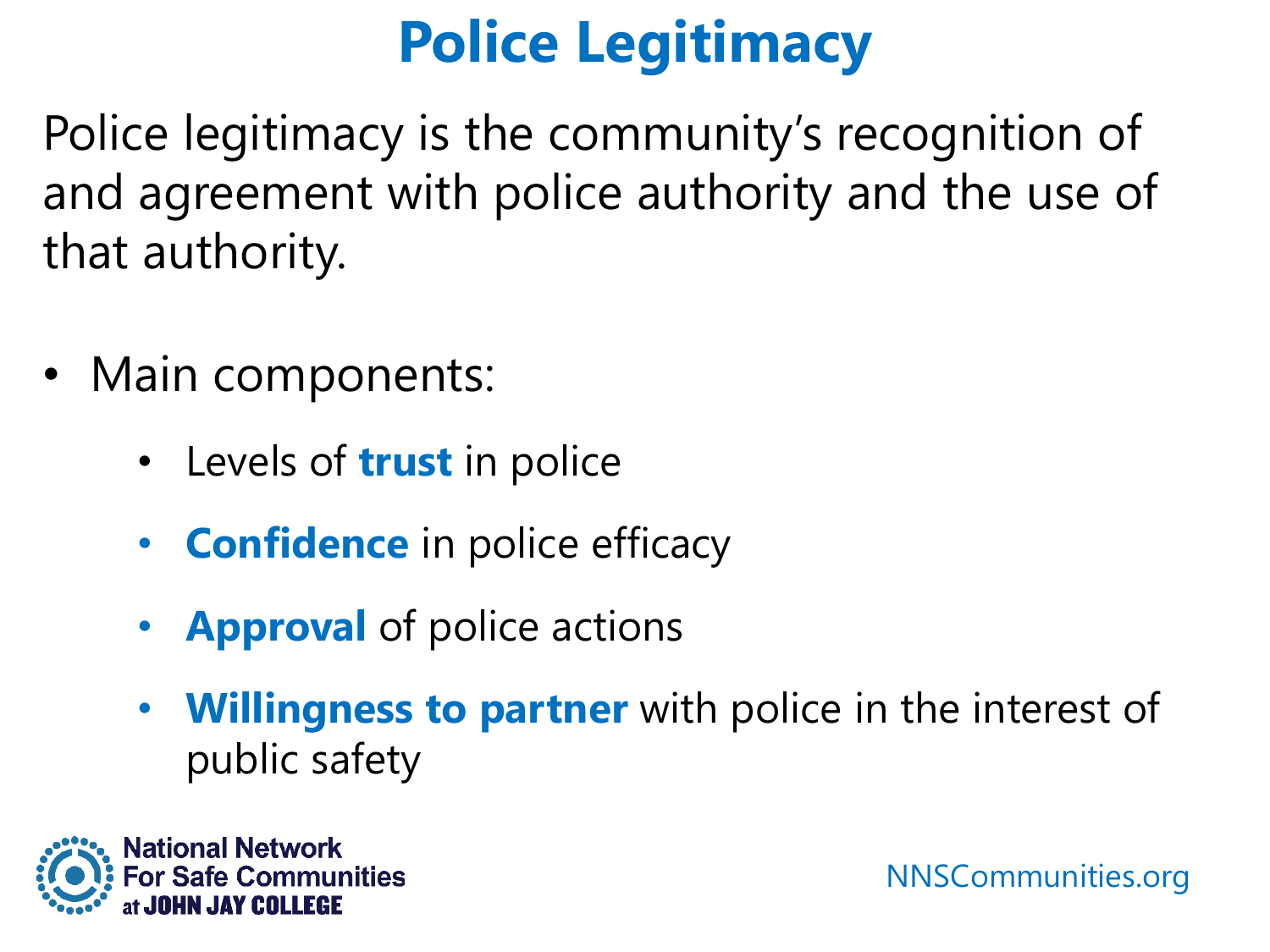#### **Community violence is overwhelmingly driven by retaliation and "beef"**

- Pick up a gun, or call 911?
- Where legitimacy and trust are low, and where street norms prevent asking for help, there will be more beef, retaliation, and violence.
- Lack of legitimacy is a root cause of community violence.

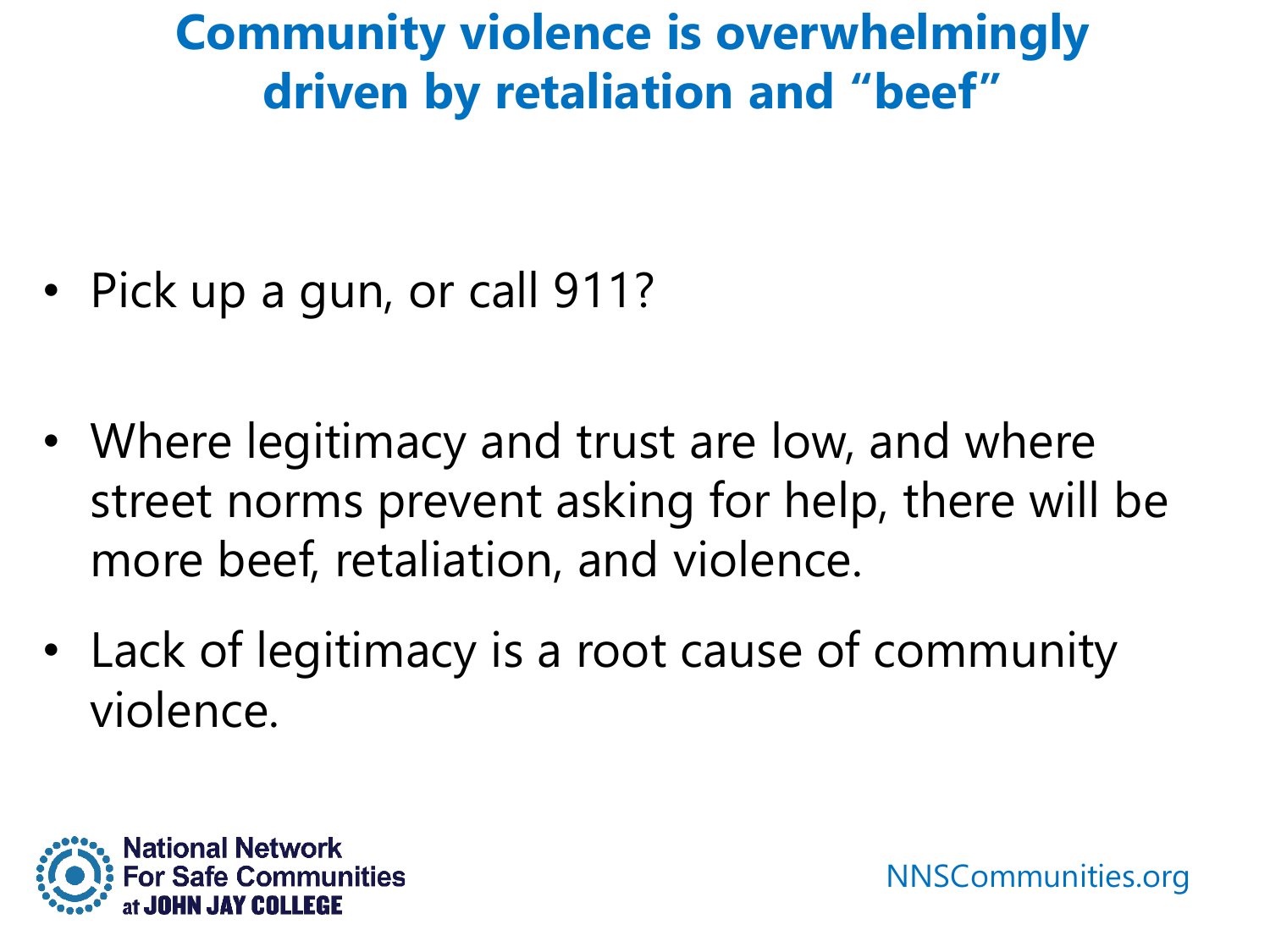#### **GVI can help reduce harm & enhance legitimacy**

- **Breaks with traditional approaches** to violence prevention, which have been ineffective, harmful to communities, and counterproductive for partnership
- Focuses on risk and victimization: impossible to "bring numbers down" without making "offenders" safe
- Engages directly and respectfully with group members
- NNSCommunities.org • Law enforcement **works closely with the community** to increase trust and collaboration nt was a faith and goals **JAY COLLEGE**<br>IFKS Detter: actually prevents violence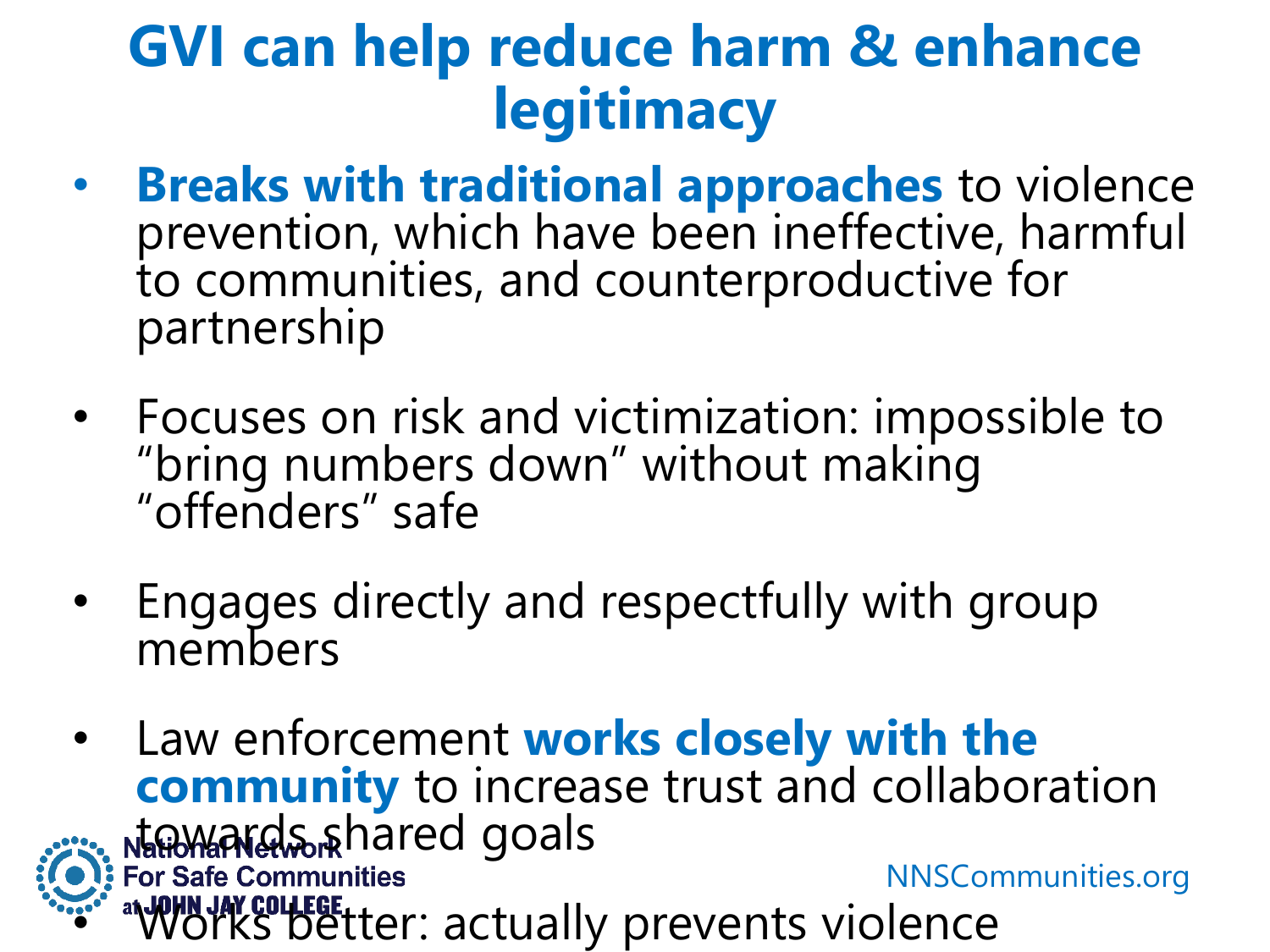#### **Legitimacy-enhancing GVI messaging to communities:**

#### *On violence and acknowledging harm:*

We understand that nearly nobody in the community is a part of the problem. There are not many dangerous group members, and most of them are **more scared and traumatized than predatory**.

**We also understand that our policing** has not always reflected this, and **has caused harm**.

That is why **we are trying to do better now**, and **we need your help to do that.**

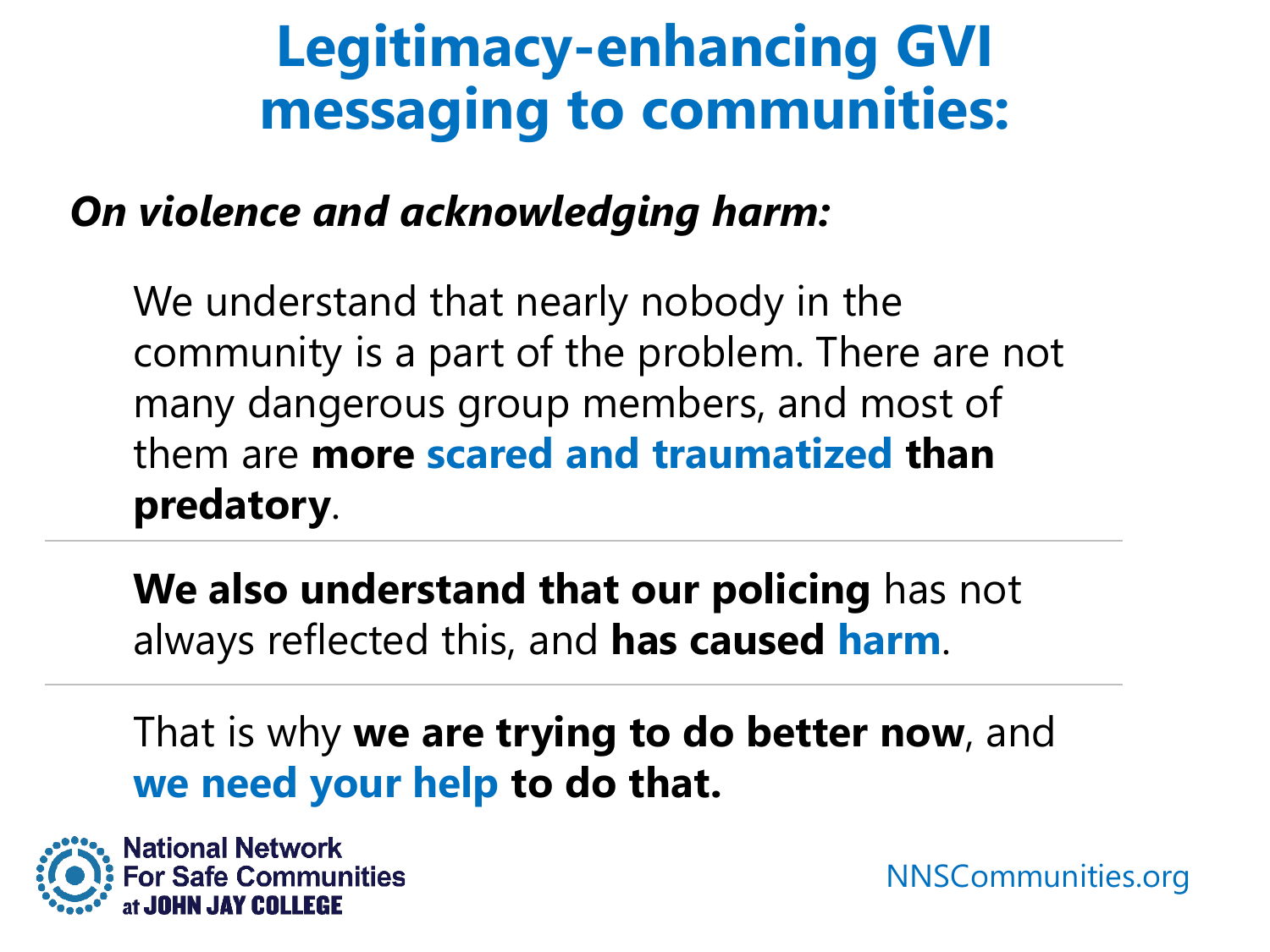#### **Legitimacy-enhancing GVI messaging to communities:**

*On the GVI approach to violence reduction:*

We think they'll listen to you. **We'll create safe ways for you to tell them what you expect** from them.

We think a lot of group members want out of the life. **We'll offer them help.**

**We'll tell them ahead of time** what law enforcement will be doing.

Only when they shoot and kill will we be focusing sanctions on the group.

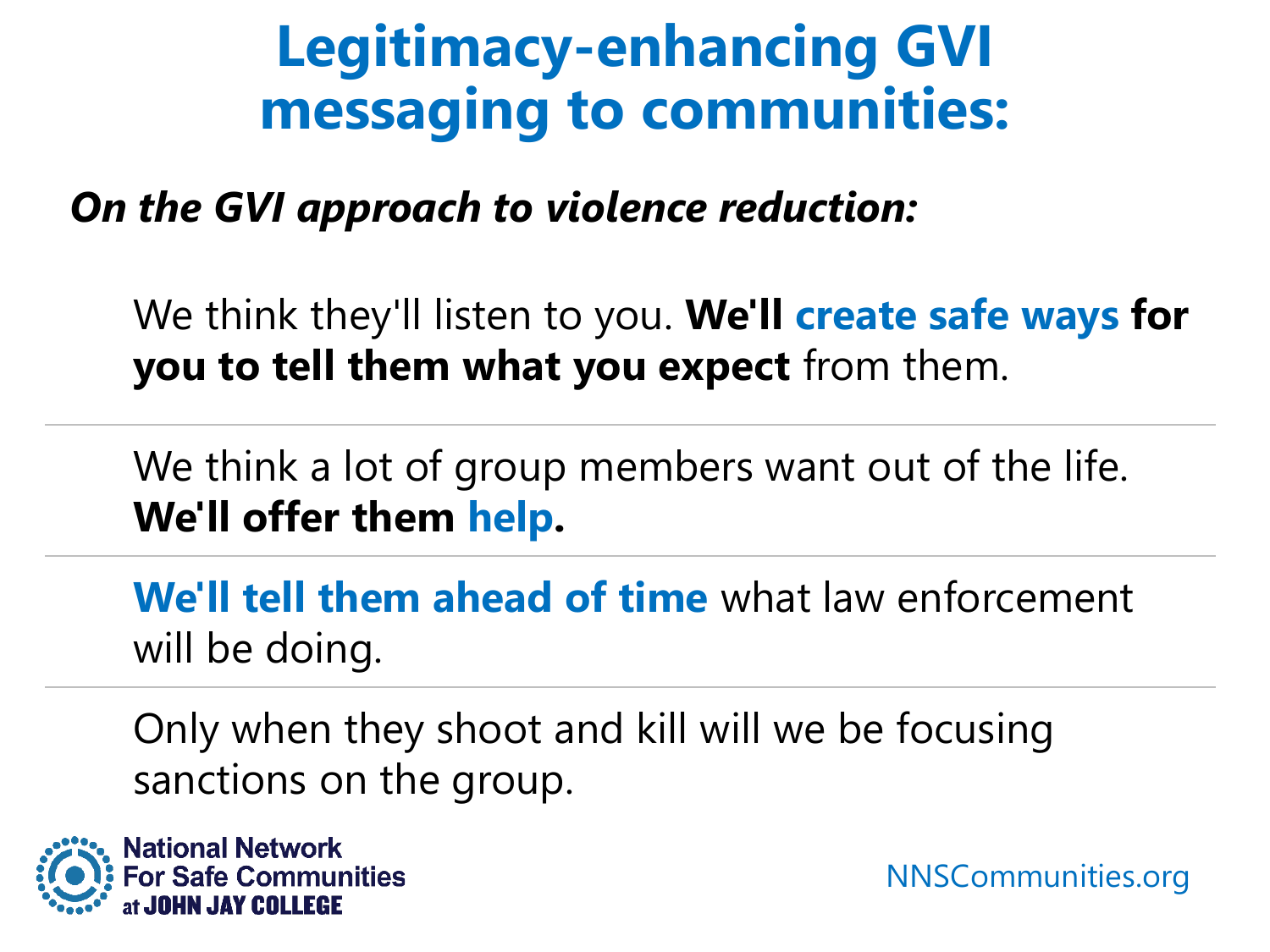Chief Eric Jones of Stockton, CA has credited his department's trust building work with NNSC for the city's **40%** drop in criminal homicide, **31%** reduction in nonfatal shootings, and a **68%** rise in his department's homicide clearance rate from 2017 to 2018.

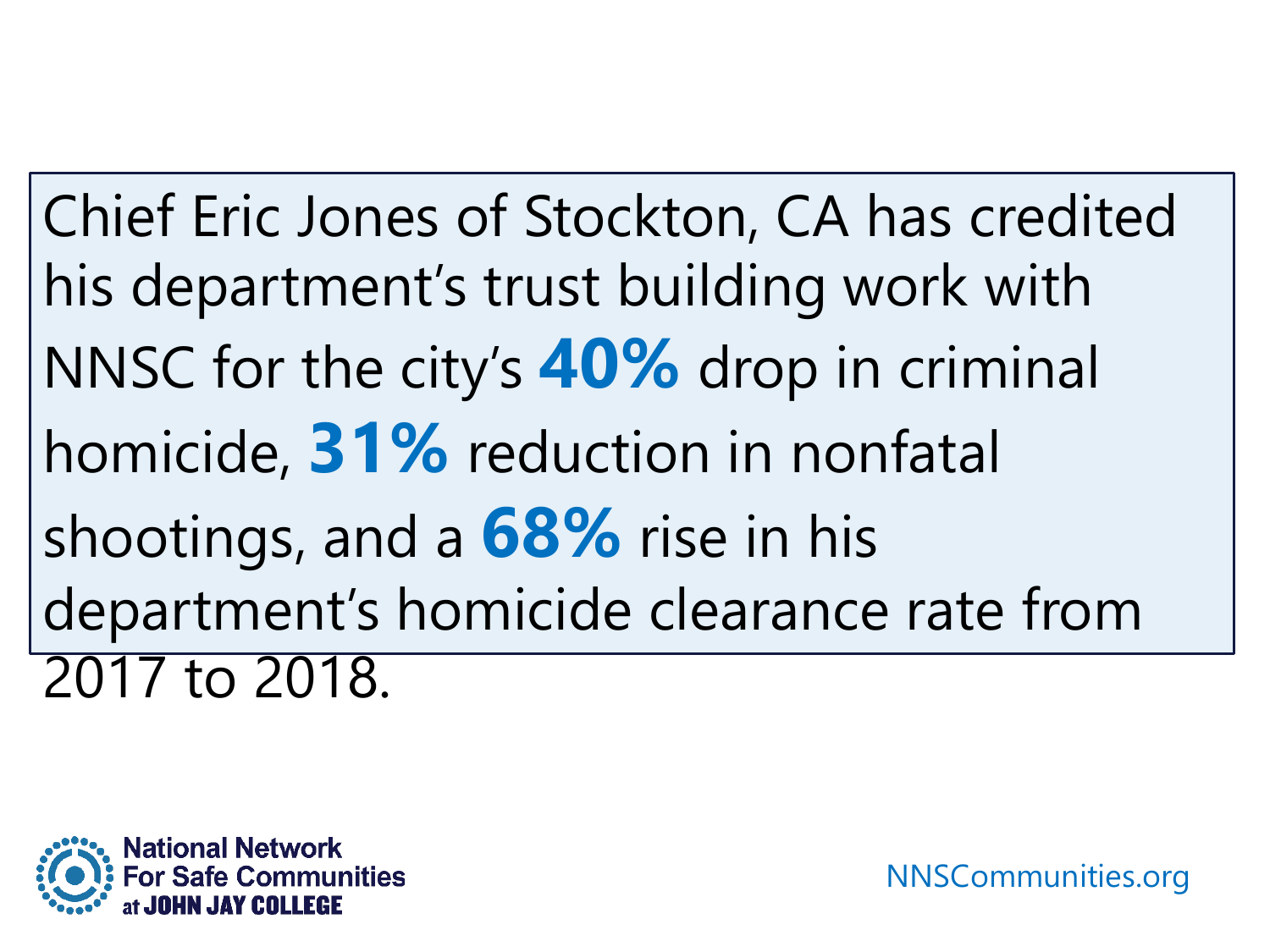**COVID and the rejection of policing has driven violence spikes all over the country**

#### **Appears to be almost entirely within the existing world of those at highest risk.**

One wave driven by changes in routine activities and vulnerability during the pandemic

One wave driven by the legitimacy hit policing has taken